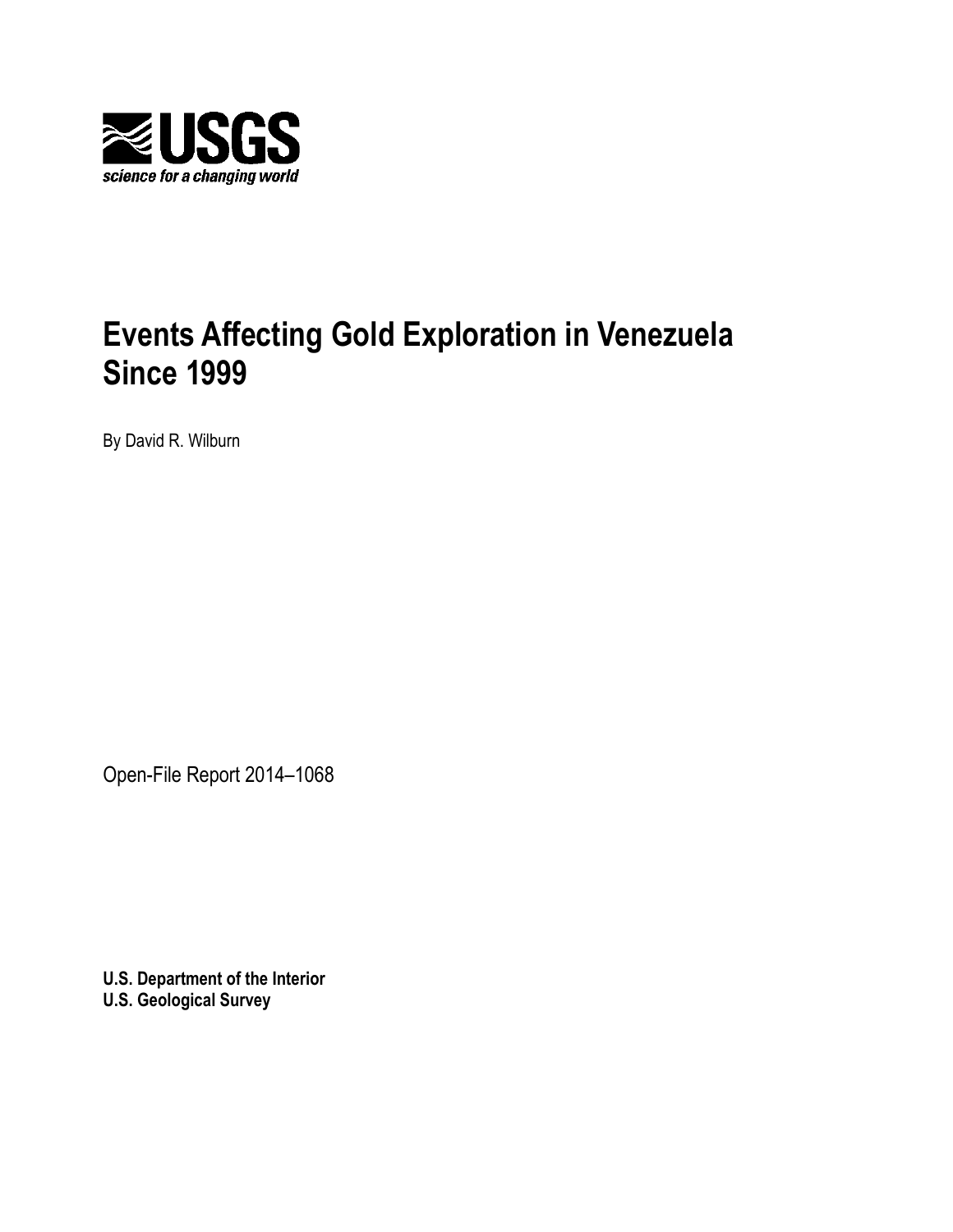#### **U.S. Department of the Interior**

SALLY JEWELL, Secretary

#### **U.S. Geological Survey**

Suzette M. Kimball, Acting Director

U.S. Geological Survey, Reston, Virginia: 2014

For more information on the USGS—the Federal source for science about the Earth, its natural and living resources, natural hazards, and the environment—visit *[http://www.usgs.gov](http://www.usgs.gov/)* or call 1–888–ASK–USGS (1–888–275–8747)

For an overview of USGS information products, including maps, imagery, and publications, visit *<http://www.usgs.gov/pubprod>*

To order this and other USGS information products, visit *[http://store.usgs.gov](http://store.usgs.gov/)*

Any use of trade, firm, or product names is for descriptive purposes only and does not imply endorsement by the U.S. Government.

Although this information product, for the most part, is in the public domain, it also may contain copyrighted materials as noted in the text. Permission to reproduce copyrighted items must be secured from the copyright owner.

Suggested citation: Wilburn, D.R., 2014, Events affecting gold exploration in Venezuela since 1999: U.S. Geological Survey Open-File Report 2014–1068, 8 p., *http://dx.doi.org/10.3133/ofr20141068*.

ISSN 2331-1258 (online)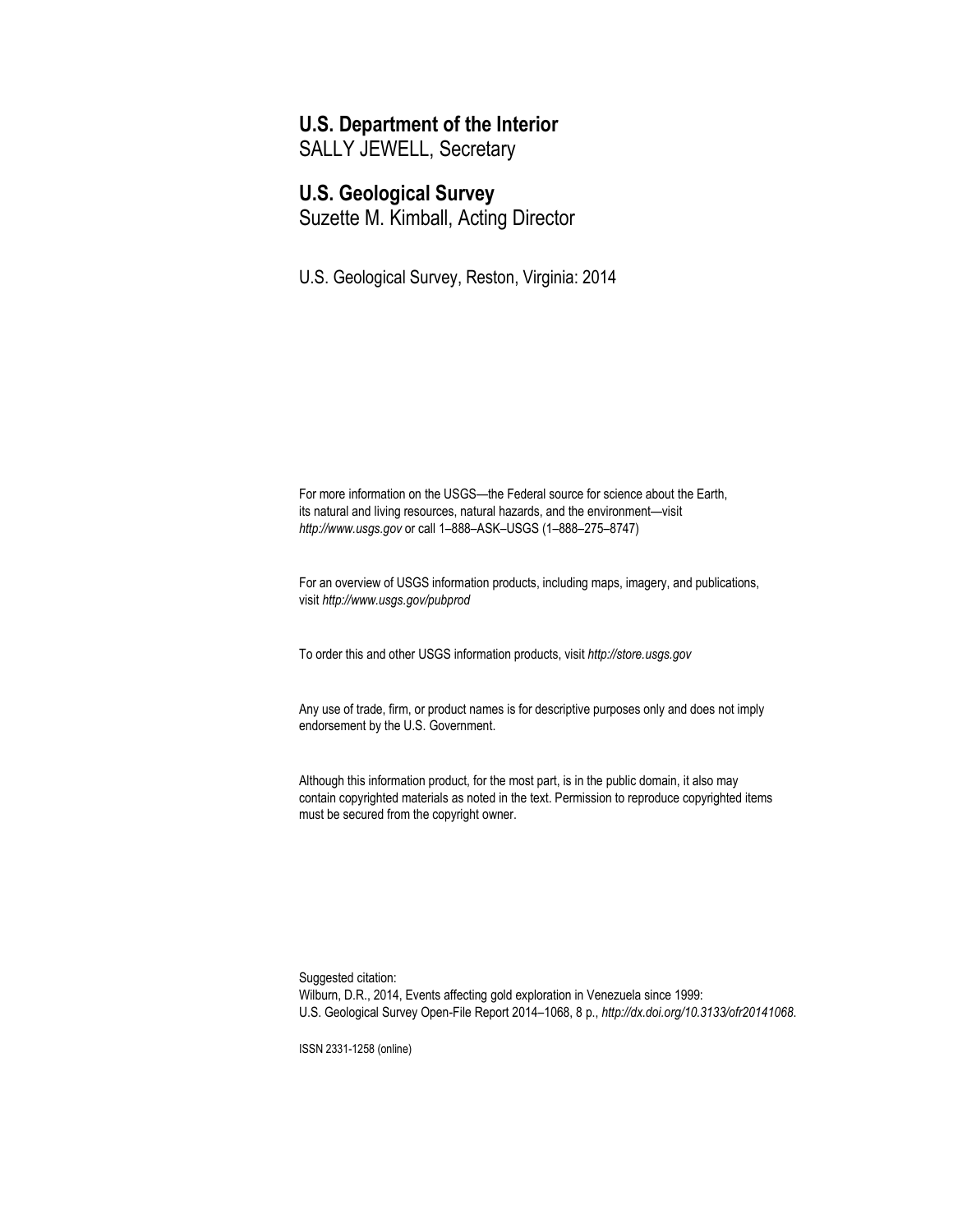## **Contents**

## **Tables**

| 1. | Gold exploration activities in Venezuela from 2002 through 2012 |
|----|-----------------------------------------------------------------|
|    | (Available at http://pubs.usgs.gov/ofr/2014/1068/)              |

```
2.
```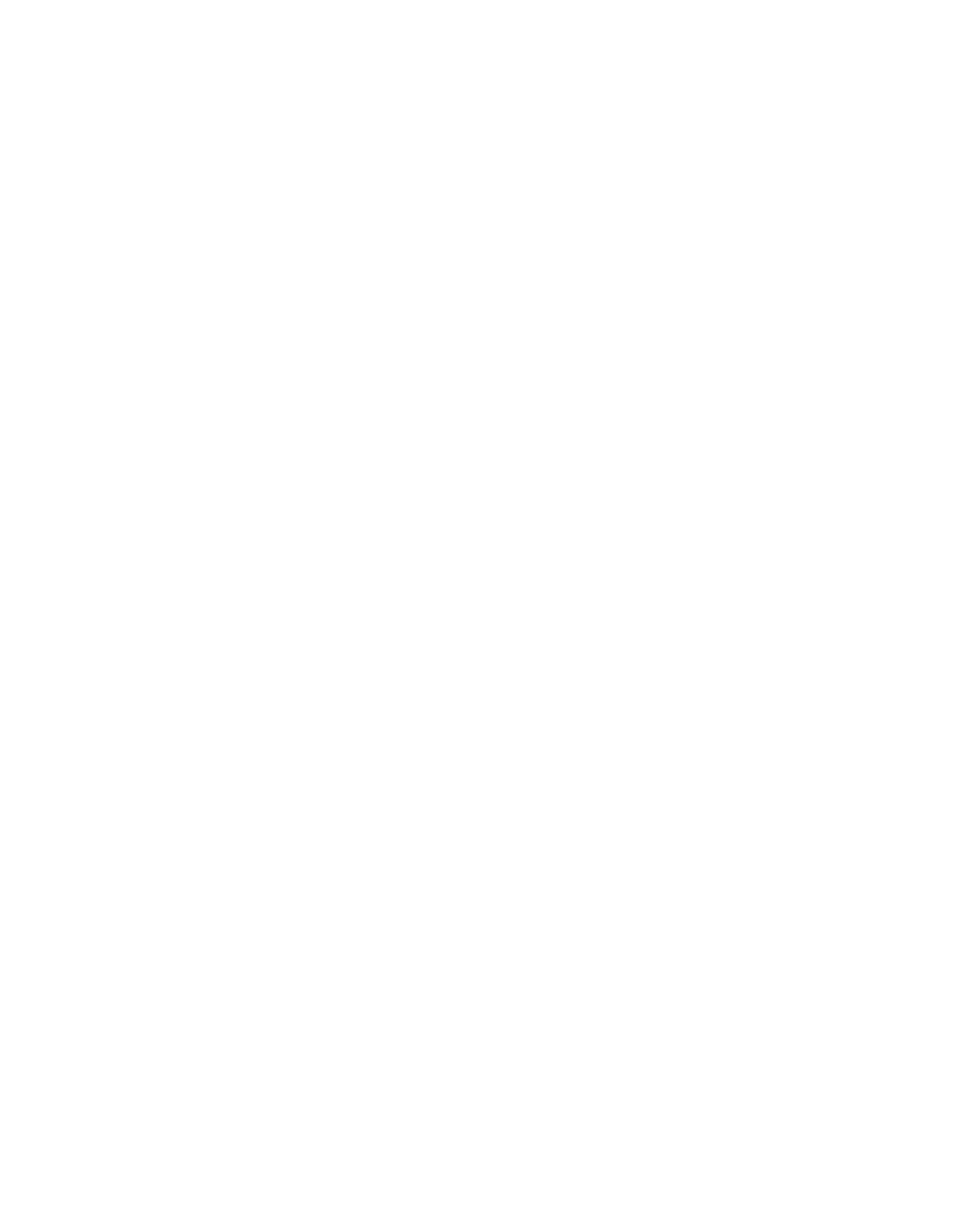# **Events Affecting Gold Exploration in Venezuela Since 1999**

By David R. Wilburn

#### **Abstract**

The structure of the gold mining industry in Venezuela has changed significantly since 1999 as a result of Government policy changes and industry response to these changes. This report documents the policy decisions that have affected the mining industry, discusses the response of the industry on a site by site basis, and suggests possible effects of these changes on the global economy. For the short term, at least, it appears that these changes have made Venezuela a more difficult place to invest for U.S. and Canadian companies, while investment by Chinese entities has been encouraged.

#### **Introduction**

Mineral exploration activity in Venezuela changed significantly over approximately the last decade. Changes were primarily the result of Government policies instituted by Venezuela's President following the election in 1998 and the response of the foreign mining industry to these policies. This President followed a path of "21st Century Socialism" that gradually increased Government control of the country's mineral resources and the exploration and mining of those resources, as well as mandated changes that increased domestic ownership and retained a greater portion of production and revenue in the country (Central Intelligence Agency, 2011). These changes led to a restructuring of the Venezuelan mining industry and a decline in gold exploration activities by foreign companies. Although Venezuelan gold production increased 76 percent from 1999 through 2005, the estimated growth in gold production from 2006 through 2011 was only slightly more than 3 percent. It should be noted, however, that 2004 was the last year for which official production statistics were provided to the U.S. Geological Survey (USGS) (Gurmendi, 2011).

### **Legislative Actions and Industry Response**

The nationalization process, begun after the change in the Venezuelan government in 1998, coupled with an uncertain macroeconomic environment characterized by high inflation and foreign exchange controls, led to reduced foreign investment in mineral exploration and mining by private firms (Gurmendi, 2011). In 1999, the Venezuelan Congress passed legislation (Enabling Law of 1999) that gave the President temporary powers to rule by decree (U.S. Department of State, 2000). One of the first actions of the new President was to revise the mining code (Decree No. 295). Under the new mining law, a combined exploration/mining concession was permitted for a 20-year period, renewable for a period not to exceed 20 years; exploration concessions granted by the Government were limited to 3 years, with a possible extension of 1 year. At the expiration of a concession, assets were to become the property of Venezuela without compensation (Torres, 2002). Legislation passed in 2001 (Decree No.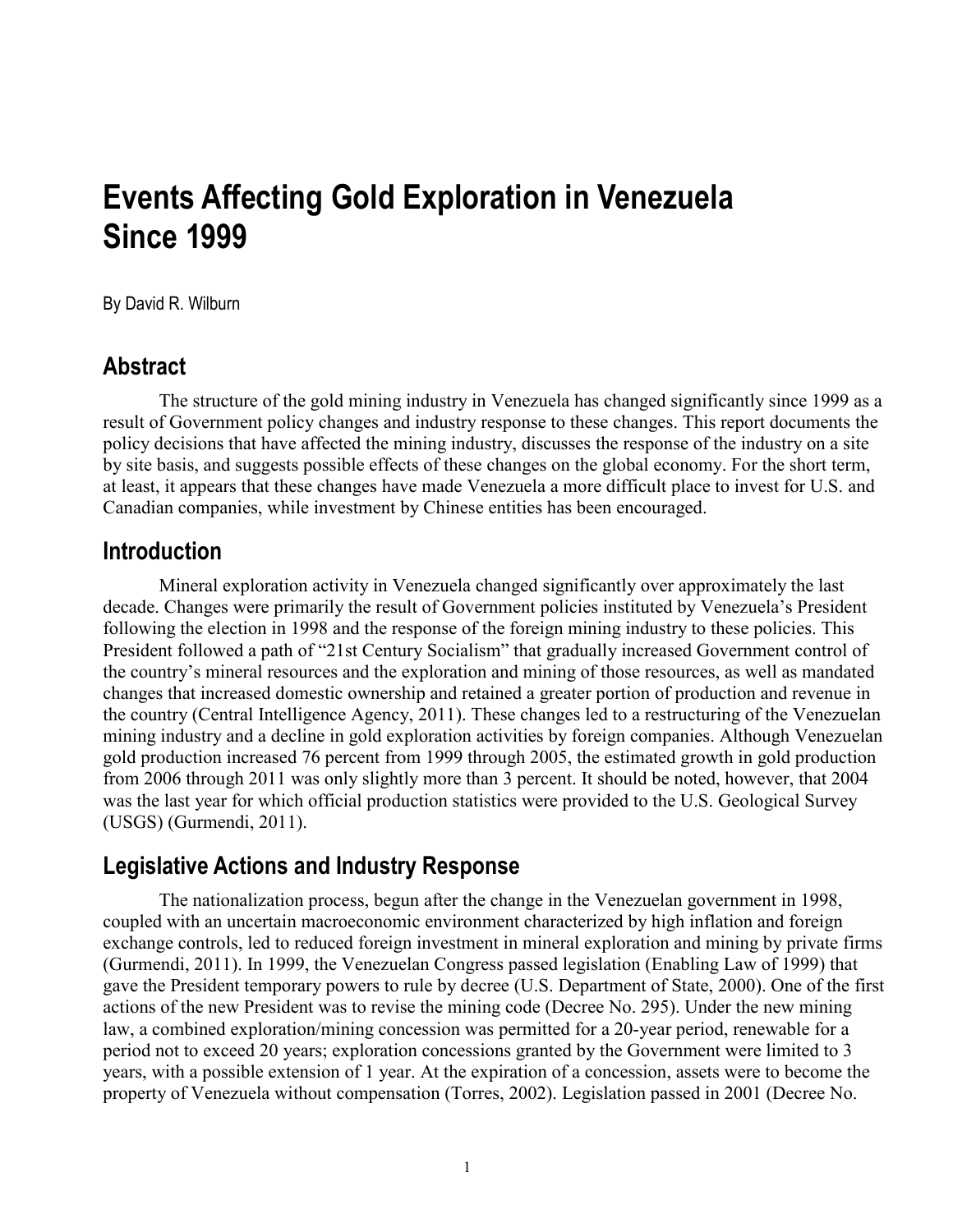1234) established terms, conditions, and administrative procedures in support of the 1999 mining law. It also reestablished the Corporación Venezolana de Guayana Minerven C.A. (CVGMinerven) and its subsidiaries as the State mining company (Torres, 2003). In 2002, the Venezuelan economy entered a recession, which led to political unrest, a national strike that continued into 2003, and the introduction of currency controls in 2003 (Sullivan, 2009; U.S. Department of State, 2012). Economic conditions improved in 2004, and the Government stimulated mineral exploration activity with the issuance of Decree 3110, which redefined the permissible uses of the Itacama Forest Reserve to allow potential development of the feasibility-stage Las Cristinas gold deposit and exploration of other early-stage gold deposits. Government consolidation of the mining industry continued in 2005 with the annulment of inactive gold and diamond concessions held by private companies and the suspension of exploration and mining permits of concessions where procedures deemed inappropriate by the Government had taken place. The Government also initiated a review of existing concession contracts with the goal of changing them to joint ventures in which the Government would hold at least 60 percent interest (Torres, 2007). In addition, Decree No. 3895 (September 2005) guaranteed that mineral producers would supply the needs of domestic mineral processing companies before they could export products under higher priced, long-term export contracts.

Data compiled by the USGS on gold exploration activities suggest that these conditions have led to a steady decline in exploration activity by foreign companies in Venezuela during the last decade. In 2002, six foreign companies were conducting active exploration programs on six sites. In 2004, Decree 2110 permitted the opening of the Itacama Forest Reserve to exploration, and 12 foreign companies began to actively conduct mineral exploration on multiple sites in Venezuela. Nationalization actions initiated by the Venezuelan Government in 2005 resulted in a sizeable decrease in mineral exploration activities, such that only six companies conducted active exploration in 2005. Only three companies, Rusoro Mining Ltd. (Rusoro) (Canada), Shandong Gold Mining Company Ltd. (China), and ValGold Resources Ltd. (Canada) were actively involved in gold exploration in Venezuela from 2005 to 2009. Data suggest that industry nationalizations, recent legislation, and repatriation delays have tended to discourage gold exploration by some Australian, Canadian, and U.S. companies. At the same time, the Government of Venezuela has encouraged China to invest in gold mining as part of a goal to get the China Development Bank to lend the Government development funds against future gold production (Arson and Davidow, 2011; U.S. Department of State, 2013).

By 2009, Government-mandated restructuring of gold mining companies and expropriation of mineral exploration concessions left the country with only one foreign mining company, Rusoro, a Canadian-Russian controlled company operating under a joint venture agreement with Venezuelan State mining company CVGMinerven. Up to December 15, 2011, Rusoro was engaged in the acquisition, exploration, development, and operation of gold properties in Venezuela. Nationalization of the Venezuelan gold mining industry was formalized in 2011 with Decree No. 8413 giving the Government of Venezuela exclusive rights for the extraction of gold in Venezuela, prohibiting export of gold, and requiring that the State have a minimum 55 percent interest in all exploration and mining ventures (Vyas, 2011). Private companies were still allowed to participate but only as minority partners in a mixed-interest joint venture enterprise, with CRVMinerven (a Venezuelan-Government-owned company) holding 55 percent ownership. A second provision of the 2011 decree required that future legal disputes be resolved in Venezuelan courts (Canadian Business, 2011). This action was likely in response to the filing for international arbitration by three mineral exploration companies (Vanessa Ventures Ltd, Gold Reserve Inc., and Crystallex International Corp.) that claimed they were entitled to financial reimbursement for assets that were expropriated.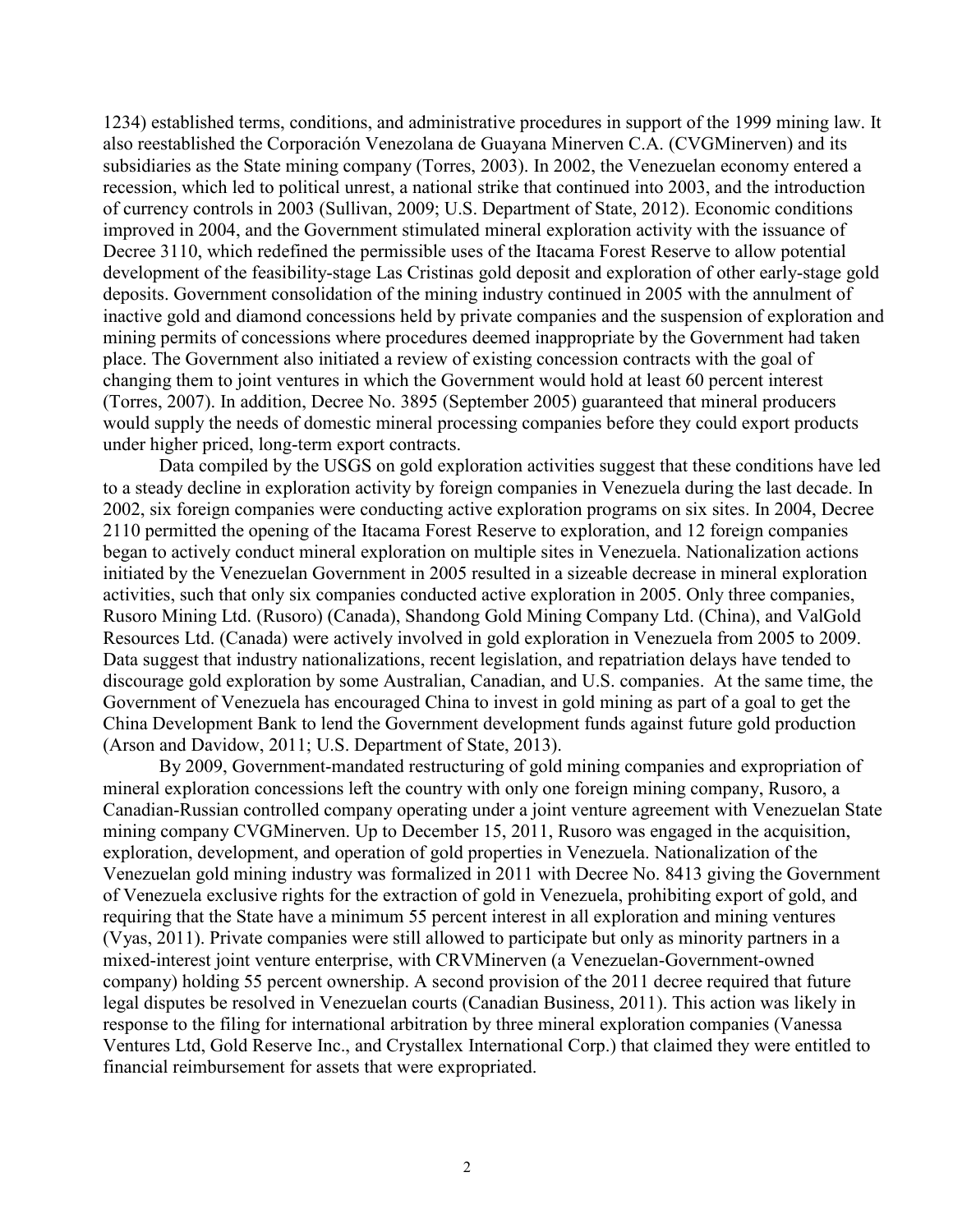Decree No. 8413 provided a 90-day period (September 16, 2011, to December 15, 2011) for the Government of Venezuela and the companies to negotiate the terms and conditions of the migration of the company's mining assets to the Government-controlled mixed enterprise; Decree No. 8683 subsequently extended this process for an additional 90 days to March 14, 2012 (Gurmendi, 2012). Because Rusoro was unable to agree upon the terms and conditions, its mining concessions expired and its assets reverted to the Venezuelan Government as of March 14, 2012 (Rusoro Mining Limited, 2011). On July 17, 2012, Rusoro filed a request for arbitration with the World Bank's International Centre for Settlement of Investment Disputes (ICSID) (Rusoro Mining Limited, 2012). Venezuela withdrew from the ICSID in January 2012 and no new cases could be brought against it after July 25, 2012.

The incentive for gold exploration in Venezuela has been adversely affected not only by recent nationalization actions but also by actions that influence mining company profitability and resource access. The Central Bank of Venezuela (CBV) passed Resolution 10-01-01 in 2010, which mandated that 50 percent of the gold produced in Venezuela be offered for sale to CBV; if permission was obtained by CBV, the remaining 50 percent could be exported or offered for sale to CBV. CBV had the right to set the currency sale price and exchange rates. For much of 2010, the CBV gold sales price was based on the international U.S. dollar spot gold price less a discount of 1.5 percent, with payment received in Venezuelan bolívar fuerte (Bs.F.) at the official exchange rate of Bs.F. 2.15/\$1.00 (December 31, 2009) and Bs.F. 4.30/\$1.00 (December 31, 2010). As a result, Rusoro reported a foreign exchange loss of \$100.8 million in 2010 compared to a foreign exchange gain of \$1.1 million in 2009 (Rusoro Mining Limited, 2010). In 2009, Rusoro was able to sell a greater quantity of gold at a higher fixed-contract gold price to foreign markets. Foreign companies claimed that the 2011 decree that required all gold produced in Venezuela to be sold to the CBV would affect company profitability, particularly when the gold price set by CBV was lower than the international market price for gold (Rusoro Mining Limited, 2011). Also in 2011, a decision was announced to repatriate 211 tons of foreign-held gold reserves to the CBV and Venezuelan cash reserves to banks in Brazil, China, and Russia (U.S. Department of State, 2011).

Table 1 (available separately at *<http://pubs.usgs.gov/ofr/2014/1068/>*) summarizes annual gold exploration activities and developments that affected exploration in Venezuela by site during the period 2002 through 2012. In 2002, 12 sites were actively being explored or mined by foreign interests. Production at two sites was curtailed in 2012, owing to payment and equipment delivery issues (Business News Americas, 2012). By 2013, after nationalization, exploration activity was taking place at five sites, and production continued at two sites. All exploration for and production of gold in 2013 was conducted by CVGMinerven, a Venezuelan-Government-owned company.

<span id="page-6-0"></span>Table 2 shows key legislation or legislative activity governing mineral exploration and mining in Venezuela since 1999. Also shown are key actions by the Venezuelan Government and private interests resulting from this legislation.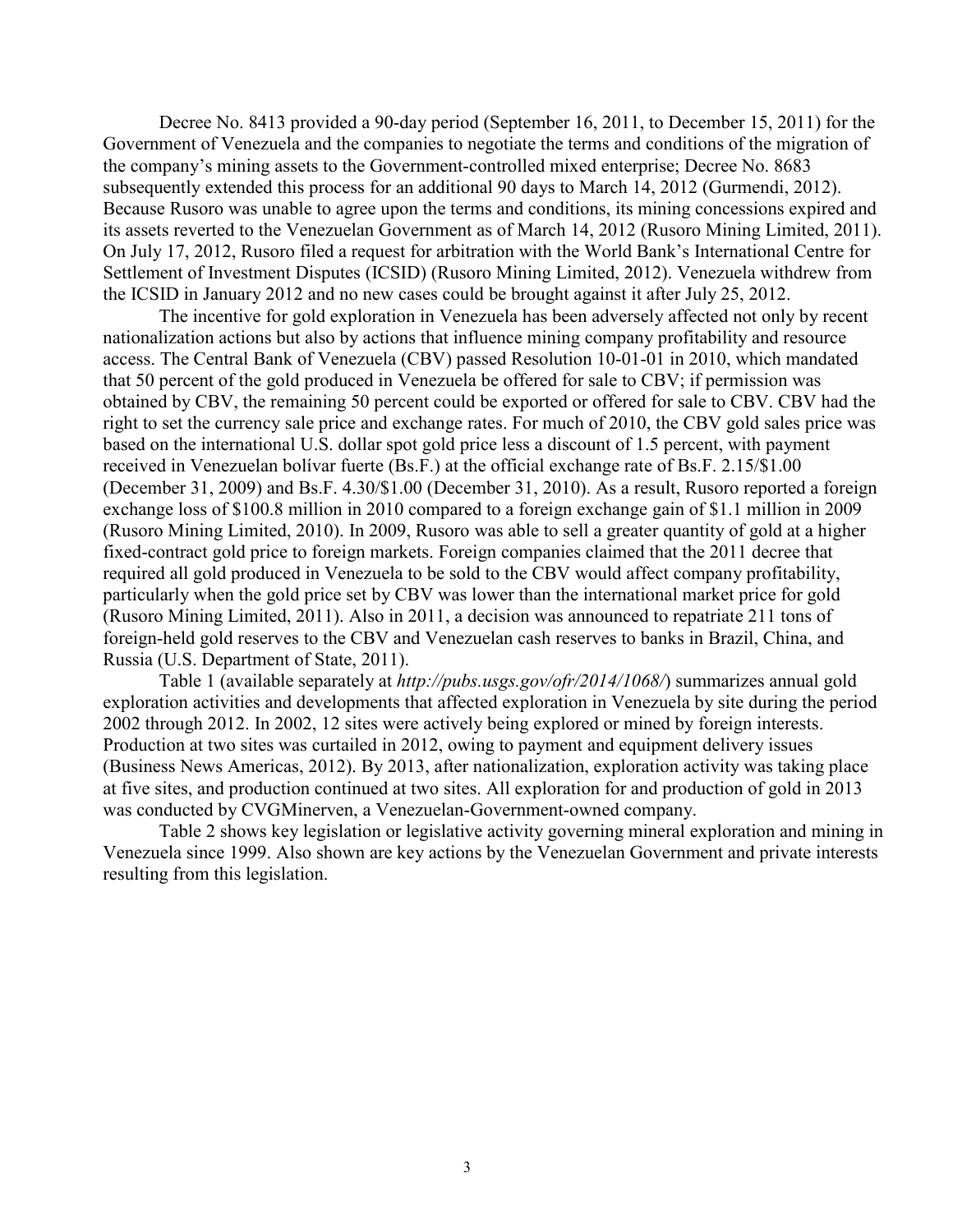| Year | Legislation                                       | <b>Actions</b>                                                                                                                                                                                                                                                                                          |
|------|---------------------------------------------------|---------------------------------------------------------------------------------------------------------------------------------------------------------------------------------------------------------------------------------------------------------------------------------------------------------|
| 1999 | Enabling Law of 1999                              | Provided President power to rule by decree.                                                                                                                                                                                                                                                             |
| 1999 | Decree No. 295                                    | Revised mining code governing the exploration, development, production,<br>marketing, and transportation of all minerals.                                                                                                                                                                               |
|      |                                                   | Mining is permitted only through direct participation of Government.                                                                                                                                                                                                                                    |
|      |                                                   | Exploration and mining concessions are permitted for a 20-year period subject to<br>Government review.                                                                                                                                                                                                  |
|      |                                                   | Exploration concessions are permitted for 3 years, with possible 1-year<br>extension.                                                                                                                                                                                                                   |
|      |                                                   | At expiration of a concession, assets revert to Government without<br>compensation.                                                                                                                                                                                                                     |
| 2001 | Decree No. 1234                                   | Established terms, conditions, and administrative procedures in support of<br>Decree No. 295.                                                                                                                                                                                                           |
|      |                                                   | Established that the Government has a right of 30 percent of production revenues<br>as royalty payment.                                                                                                                                                                                                 |
|      |                                                   | Reestablished Corporación Venezolana de Guayana Minerven C.A.<br>(CVGMinerven) and exempted CVGMinerven from tax payments.                                                                                                                                                                              |
| 2004 | Decree No. 3110                                   | Redefined permitted uses of Itacama Forest Reserve, which allowed exploration<br>and potential development of Las Cristinas deposit.                                                                                                                                                                    |
| 2005 | Unspecified legislation                           | Created new ministry to oversee mining-related activities.                                                                                                                                                                                                                                              |
|      |                                                   | Annulled inactive gold and diamond concessions and suspended permits in cases<br>where appropriate processes had not been followed.                                                                                                                                                                     |
|      |                                                   | Stopped granting mining concessions for diamond and gold to private sector<br>companies; all existing mining concessions and contracts were to be reviewed<br>with the goal of changing them to joint ventures in which the Government would<br>hold at least 60 percent interest.                      |
| 2005 | Decree No. 3895                                   | Required mineral producers to meet domestic needs before export contracts,<br>ensuring domestic mineral processing supply or raw materials and semifinished<br>products.                                                                                                                                |
| 2007 | Unspecified legislation                           | Initiated foreign exchange controls, requiring Government approval for export of<br>funds.                                                                                                                                                                                                              |
|      |                                                   | Legislature defeated proposal that would allow President to expropriate private<br>property by decree.                                                                                                                                                                                                  |
| 2010 | <b>Transaction System for</b><br>Foreign Currency | In January, devalued tier 1 currency to 2.60 Venezuelan bolívar fuerte (Bs.F.):<br>1 U.S. dollar; tier 2 currency to 4.30 Bs.F.: 1 U.S. dollar. In December,                                                                                                                                            |
|      | Denominated                                       | established uniform exchange rate of 4.30 Bs.F.: U.S. dollar. Increased allowance                                                                                                                                                                                                                       |
|      | Securities                                        | of gold exports to reach 50 percent of production.                                                                                                                                                                                                                                                      |
| 2011 | Decree No. 8413                                   | Gave State exclusive right for the extraction of gold in Venezuela and banned<br>gold exports.                                                                                                                                                                                                          |
|      |                                                   | Nationalization decree gave companies 90 days to form joint venture with<br>Government enterprise, where Government retains 55 percent ownership and<br>receives 13 percent royalties. If company fails to reach agreement, all company<br>concessions, contracts, and assets revert to the Government. |
| 2011 | Decree No. 8683                                   | Negotiation period deadline extended by an additional 90 days to March 14,<br>2012.                                                                                                                                                                                                                     |
| 2012 | Industry response                                 | Three gold mining arbitration cases in international court.                                                                                                                                                                                                                                             |
|      |                                                   | Rusoro Mining Limited filed request for international arbitration.                                                                                                                                                                                                                                      |
|      |                                                   | Rusoro assets reverted to the Government of Venezuela; CVGMinerven, a<br>Government-owned company, assumed control of Rusoro mines.                                                                                                                                                                     |

**Table 2**. Legislation governing mineral exploration in Venezuela since 1999.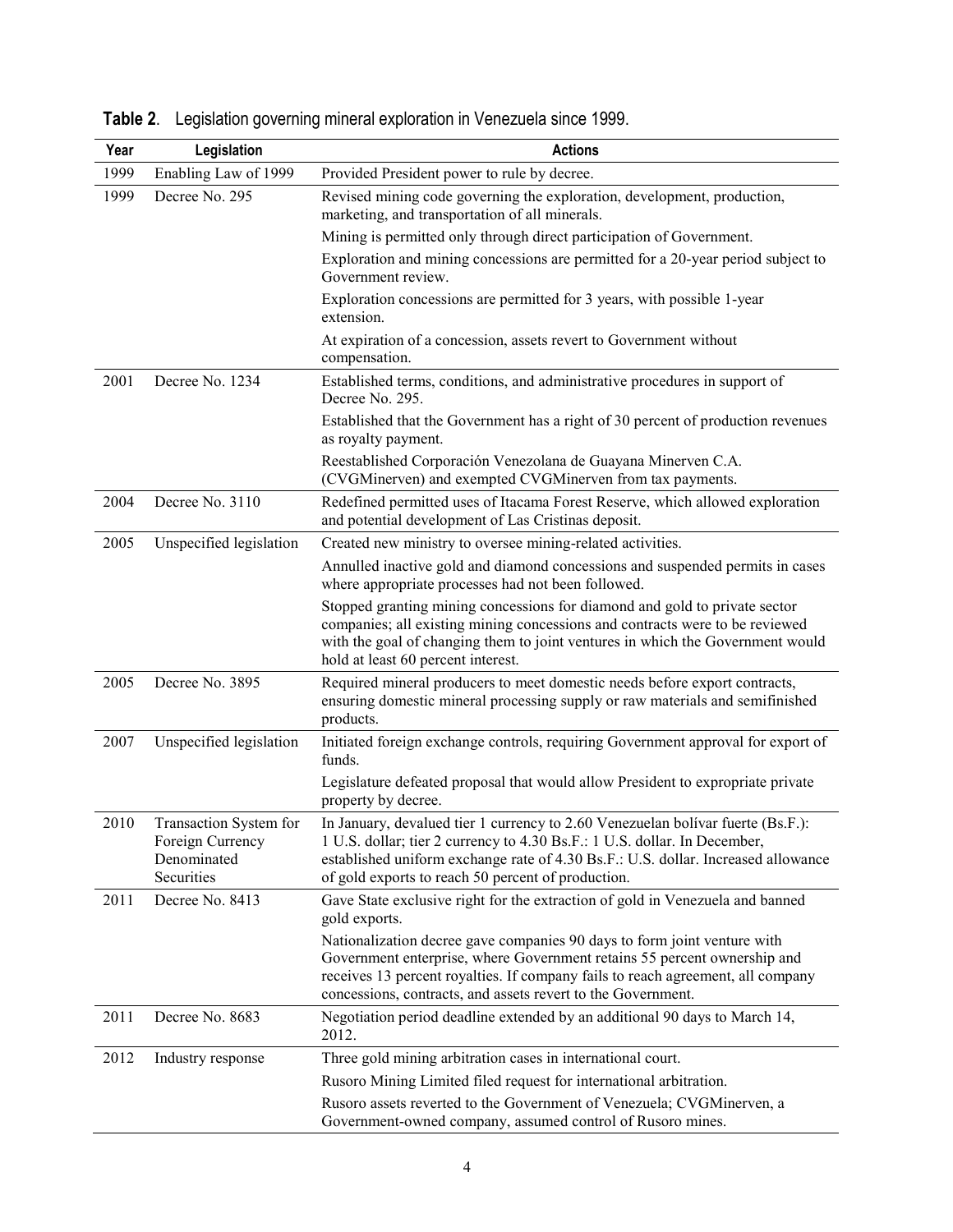### **Future Activities**

Economic and political uncertainties, a history of actual and threatened nationalizations, increased Government intervention in the economy, and a restrictive legal framework make Venezuela's investment climate less welcoming than it once was. Although no prior registration is generally required for foreign investment, subsequent registration with the Superintendent of Foreign Investments is required. Repatriation of capital and dividends is legally allowed but is subject to the exchange rate regime. In practice, few companies have been able to repatriate dividends since 2008 (Gurmendi, 2014). Foreign currency brought in to cover local expenses that are exchanged at the official rate made investment costs high. Foreign direct investment (FDI) into Venezuela in recent years has lagged behind that of most other Latin American countries. The uncertain macroeconomic and political environment of Venezuela could continue to discourage the level of private mineral exploration and investment in the country until the legal framework and economic conditions in the country change significantly. Venezuelan voters elected a new President in 2013; the new administration is continuing existing nationalization policies of the mining industry. It is possible that Venezuela will continue to encourage investment and strategic alliances with companies from Brazil, China, Iran, Italy, and Russia as a means of continuing production of its existing mining operations and to develop its abundant natural resources, perhaps by means of infrastructure for resource deals similar to those being structured in parts of Africa. It is also unclear whether the change in administration would affect the 2012 memorandum of understanding between Chinese and Venezuelan officials that has the potential to provide investment funds that may be used for the development of the Brisas and Las Cristinas gold deposits (Williams, 2012). As of 2007, Las Cristinas had a reported proven and probable reserve of 464.4 million metric tons grading 1.13 grams per metric ton  $(g/t)$  gold containing 16.9 million troy ounces, or the equivalent of 525 metric tons of gold (Crystallex International Corporation, 2007).

A number of gold-related mining companies have filed claims against the Venezuelan Government. As of January 2013, only one claim has received a ruling by the ICSID, which dismissed claims brought by Vannessa Ventures Ltd. on mining and energy seizures that started in 1999, ruling that the mining company's rights under the Canada-Venezuela bilateral investment treaty were not violated (Crooks and Orozco, 2013). Venezuela is facing 29 pending cases at the ICSID, of which 4 involve gold mining companies.

### **References Cited**

Arson, C.J., and Davidow, Jeffrey, eds., 2011, China, Latin America, and the United States—The New Triangle 2011: Woodrow Wilson International Center for Scholars, Institute of the Americas, Chinese Academy of Social Sciences, 33 p., accessed October 17, 2013, at

*[http://www.wilsoncenter.org/sites/default/files/LAP\\_120810\\_Triangle\\_rpt.pdf](http://www.wilsoncenter.org/sites/default/files/LAP_120810_Triangle_rpt.pdf)*.

- Business News Americas, 2012, Minerven contractors hold 30-hour rally, demand US\$18mn, accessed July 10, 2013, at *[http://bnamericas.com/news/mining/minerven-contractors-hold-30-hour-rally](http://bnamericas.com/news/mining/minerven-contractors-hold-30-hour-rally-demand-US18mn)[demand-US18mn#](http://bnamericas.com/news/mining/minerven-contractors-hold-30-hour-rally-demand-US18mn)*.
- Canadian Business, 2011 (September 22), Rusoro Mining says Venezuela wants 55 per cent ownership of new gold company: Toronto, Ontario, Canada, Canadian Press, accessed September 29, 2011, at *<http://www.canadianbusiness.com/print/46874>*.

Central Intelligence Agency, 2011, The world factbook, accessed January 7, 2014, at *<https://www.cia.gov/library/publications/the-world-factbook/geos/ve.html>*.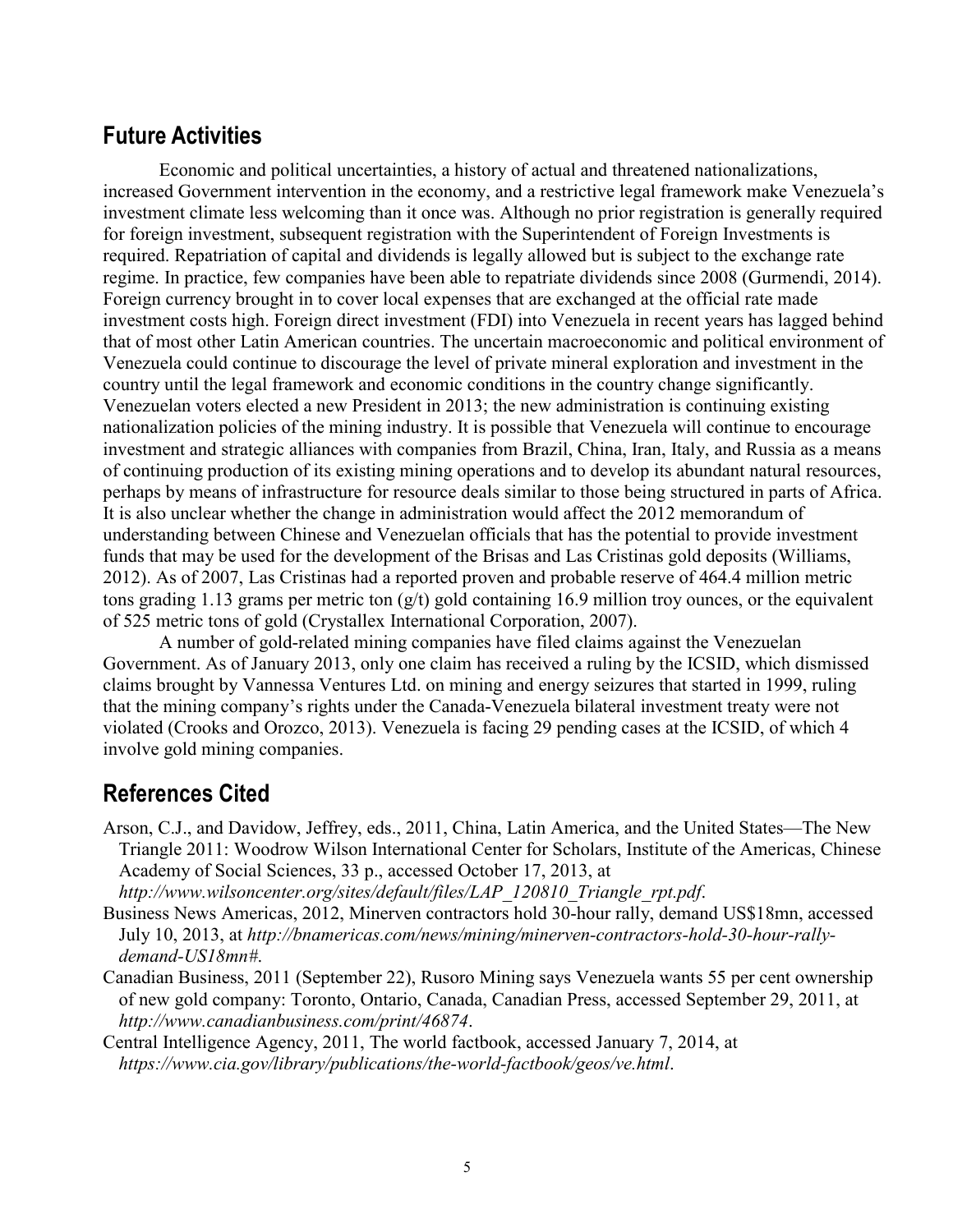- Crooks, Nathan, and Orozco, Jose, 2013, World Bank court rules for Venezuela in gold mining case: Bloomberg.com, January 18, accessed June 24, 2013, at *[http://www.bloomberg.com/news/print/2013-](http://www.bloomberg.com/news/print/2013-01-18/world-bank-court-rules-for-venezuela-in-mining-case-correct.html) [01-18/world-bank-court-rules-for-venezuela-in-mining-case-correct.html](http://www.bloomberg.com/news/print/2013-01-18/world-bank-court-rules-for-venezuela-in-mining-case-correct.html)*.
- Crystallex International Corporation, 2007, Crystallex updates resource and reserve estimates for the Las Cristinas deposit, September 24, accessed October 21, 2013, at *[http://www.crystallex.com/News/PressReleases/PressReleaseDetails/2007/CrystallexUpdatesResourc](http://www.crystallex.com/News/PressReleases/PressReleaseDetails/2007/CrystallexUpdatesResourceandReserveEstimatesfortheLasCristinasDeposit987/default.aspx) [eandReserveEstimatesfortheLasCristinasDeposit987/default.aspx](http://www.crystallex.com/News/PressReleases/PressReleaseDetails/2007/CrystallexUpdatesResourceandReserveEstimatesfortheLasCristinasDeposit987/default.aspx)*.
- Gurmendi, A.C., 2011, The mineral industry of Venezuela, *in* Area reports—International—Latin America and Canada: U.S. Geological Survey Minerals Yearbook 2009, v. III, p. 18.1–18.9. (Also available at *<http://minerals.er.usgs.gov/minerals/pubs/country/2009/myb3-2009-ve.pdf>*.)
- Gurmendi, A.C., 2012, The mineral industry of Venezuela (Advance release), *in* Area reports— International—Latin America and Canada: U.S. Geological Survey Minerals Yearbook 2011, v. III, p. 16.1–16.10, accessed March 26, 2014, at *<http://minerals.er.usgs.gov/minerals/pubs/country/2011/myb3-2011-ve.pdf>*.
- Gurmendi, A.C., 2014, The mineral industry of Venezuela (Advance release), *in* Area reports— International—Latin America and Canada: U.S. Geological Survey Minerals Yearbook 2012, v. III, p. 15.1-15.9, accessed March 26, 2014, at *http://minerals.er.usgs.gov/minerals/pubs/country/2012/myb3- 2012-ve.pdf.*
- Rusoro Mining Limited, 2010, 2010 Management discussion & analysis, 26 p., accessed September 26, 2011, at *<http://www.rusoro.com/i/pdf/2020-YE-MDA.pdf>*.
- Rusoro Mining Limited, 2011, 2011 Management discussion & analysis, 23 p., accessed June 12, 2013, at *<http://www.rusoro.com/i/pdf/2011-MDA-DEC31.pdf>*.
- Rusoro Mining Limited, 2012, Rusoro files international arbitration against the Venezuelan Government, press release, accessed June 25, 2013, at

*[http://www.rusoro.com/s/News\\_Releases.asp?printVersion=now&ReportID=537416](http://www.rusoro.com/s/News_Releases.asp?printVersion=now&ReportID=537416)*. Sullivan, M.P., 2009, Venezuela—Political conditions and U.S. policy: Congressional Research Service Report RL32488, July 28, accessed November 15, 2012, at *<http://www.fas.org/sgp/crs/row/RL32488.pdf>*.

- Torres, I.E., 2002, The mineral industry of Venezuela, *in* Area reports—International—Latin America and Canada: U.S. Geological Survey Minerals Yearbook 2000, v. III, p. 17.1–17.8. (Also available at *<http://minerals.er.usgs.gov/minerals/pubs/country/2000/9523000.pdf>*.)
- Torres, I.E., 2003, The mineral industry of Venezuela, *in* Area reports—International—Latin America and Canada: U.S. Geological Survey Minerals Yearbook 2001, v. III, p. 17.1–17.11. (Also available at *<http://minerals.er.usgs.gov/minerals/pubs/country/2001/vemyb01r.pdf>*.)
- Torres, I.E., 2007, The mineral industry of Venezuela, *in* Area reports—International—Latin America and Canada: U.S. Geological Survey Minerals Yearbook 2005, v. III, p. 16.1–16.9. (Also available at *<http://minerals.er.usgs.gov/minerals/pubs/country/2005/myb3-2005-ve.pdf>*.)
- U.S. Department of State, 2000, Venezuela—1999 country reports on economic policy and trade practices: U.S. Department of State, March, 13 p., accessed September 23, 2011, at *[http://www.state.gov/www/issues/economic/trade\\_reports/1999/venezuel.pdf](http://www.state.gov/www/issues/economic/trade_reports/1999/venezuel.pdf)*.
- U.S. Department of State, 2011, Background note—Venezuela, accessed September 28, 2011, at *<http://www.state.gov/r/pa/ei/bgn/35766.htm>*.
- U.S. Department of State, 2012, Venezuela—Country specific information, accessed November 14, 2012, at *[http://travel.state.gov/travel/cis\\_pa\\_tw/cis/cis\\_1059.html](http://travel.state.gov/travel/cis_pa_tw/cis/cis_1059.html)*.
- U.S. Department of State, 2013, Venezuela—2012 investment climate statement, accessed June 21, 2013, at *<http://www.state.gov/e/eb/rls/othr/ics/2012/191262.htm>*.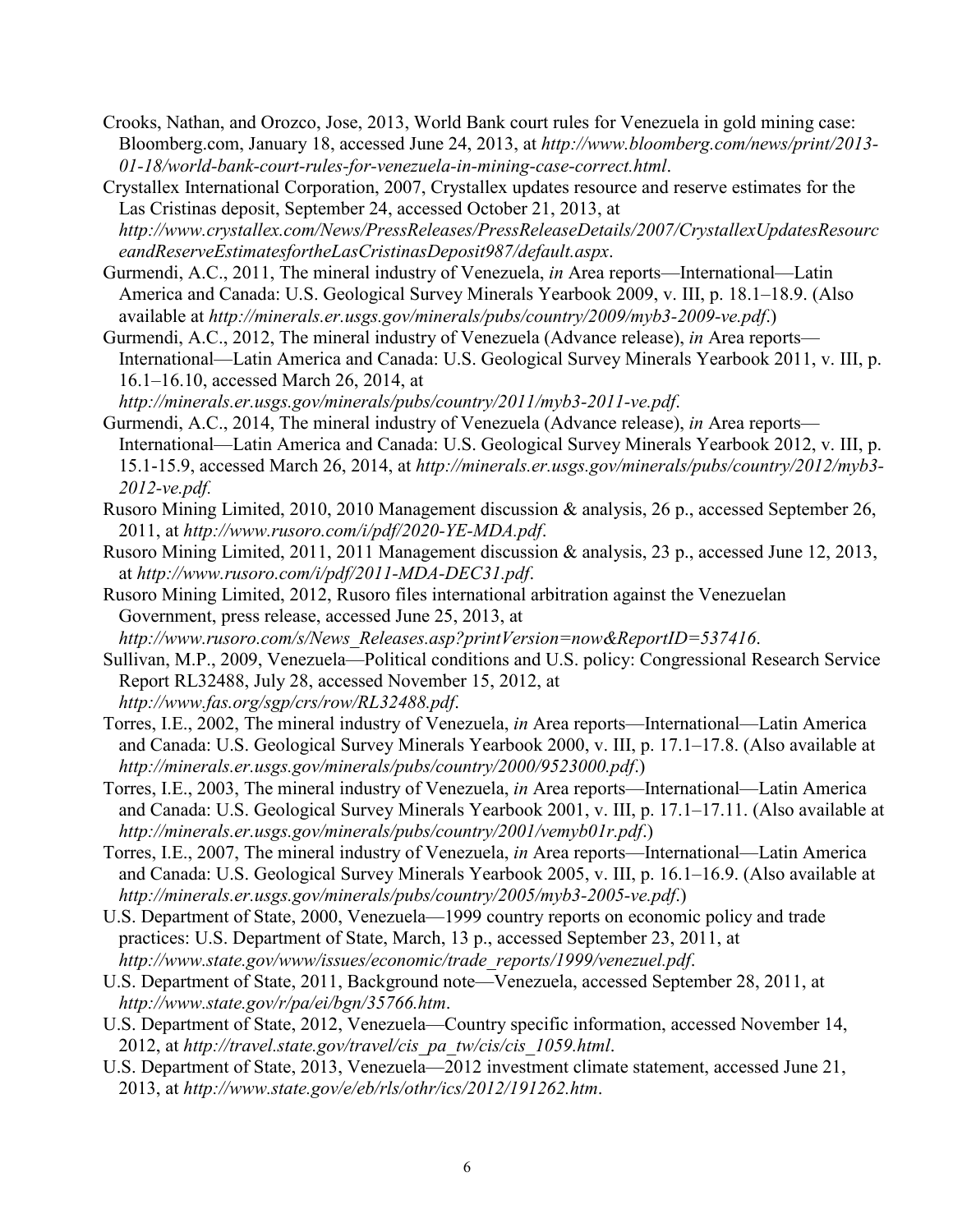- Vyas, Kejal, 2011, Venezuela bans gold exports—State to hold 55% in mining ventures: Wall Street Journal Online, September 19, accessed September 23, 2011, at *<http://online.wsj.com/article/SB10001424053111904194604576581012740465784.html>*.
- Williams, Lawrence, 2012, Next Chinese gold target—Venezuela's huge Las Cristinas project, accessed September 24, 2012, at *[http://www.mineweb.com/mineweb/content/en/mineweb-gold](http://www.mineweb.com/mineweb/content/en/mineweb-gold-news?oid=159038&sn=Detail)[news?oid=159038&sn=Detail](http://www.mineweb.com/mineweb/content/en/mineweb-gold-news?oid=159038&sn=Detail)*.